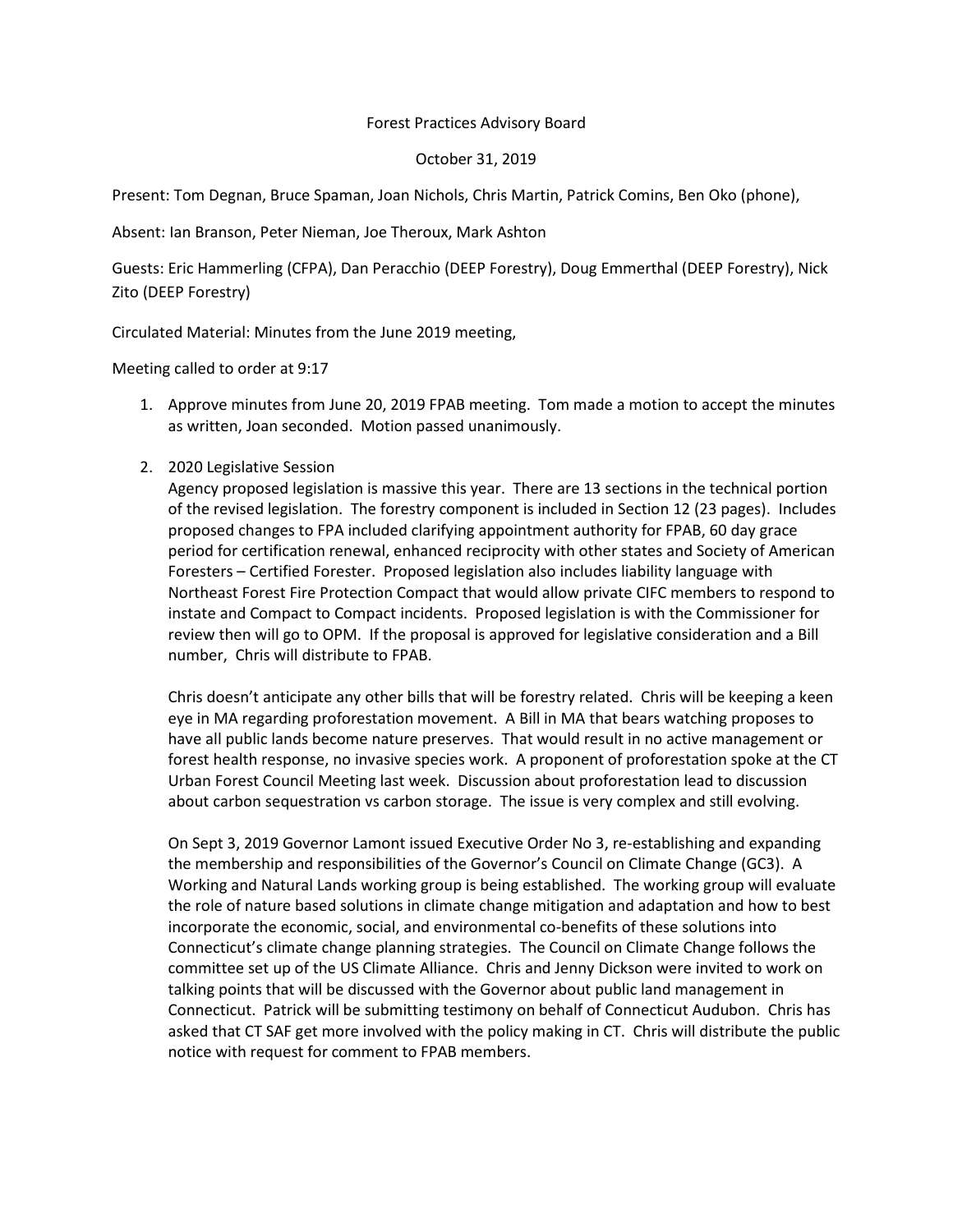- 3. Proposed Municipal Forest Practice Regulations Update The Town of Willington will cover amendments to the Town of Willington Inland Wetlands and Watercourse Forest Practices Regulations at their October 28 meeting. The town has worked extensively with Doug and nick Nick in developing their regulations. Members of the board discussed the potential confusion on the part of the general public between a land clearing site and a forest operation. It is important to note that land clearing sites do not need to be worked by certified forest practitioners as long as a permit for a change of land-use has been obtained from the town.
- 4. FPA Enforcement Actions Staff are working on multiple enforcement actions. Three consent orders are being negotiated. The issues include violations of the conduct regulations and failure to possess forest practitioner certification.
- 5. 2020 Forest Action Plan DEEP Forestry is currently in the process of updating the State Forest Action Plan, which needs to be updated every 10 years. The current update is due at the end of June 2020. The State Forest Action Plan was made a requirement in the 2008 Farm bill and CT's first plan was completed in 2010. The Forest Action Plan comprises two sections, an assessment of the current forest resources, conditions, trends, and issues, and a strategy section that sets goals, priorities, and desired future conditions, develops strategies and actions to accomplish those goals, and determines what resources are needed to meet the desired future conditions.

The update of the Forest Action Plan includes a broad outreach component to help shape the goals, priorities, and strategies. This was accomplished via an online survey (>1,000 respondents) and six public roundtable sessions (>100 unique participants). This input bolstered the issues and desired future conditions set forth in the 2010 plan. The Forest Action Plan update process also includes targeted outreach to important stakeholder groups that are integral to accomplishing many of the goals of the plan. This outreach will be combined with the assessment to develop a guidance document that can be used by DEEP Forestry and any other partners working with forest resources throughout the state.

6. Other items –

On August 14 Joe Orefice, Hidden Blossom Farm, hosted a Healthy Soils Workshop – Silvopasture & Agroforestry 101, event. The program covered prescribed grazing concepts, fencing and grazing techniques, livestock impact on the forest, tree regeneration systems for silvopastures and a field tour. There was some concern that a PA490 forest land classification could be cancelled because of silvopasturing taking place. As long as the property still meets the requirements of PA490 Forestland the classification shouldn't be cancelled. Joan made a note that if the property is being used for farming it may be appropriate to have the land classified as PA490 Farm – Woodland. The Board briefly discussed using silvopasture techniques to help control invasives.

FPAB members inquired about the availability of funding for dead/dying roadside trees, specifically in eastern CT. The DEEP does not have any such funding available. DEEP conducted a survey of DEEP owned high-use areas (parks, boat launches, parking areas and some forest roads). Urban forest – any assistance going to be available in eastern Connecticut for dead roadside trees?

Beech leaf disease – Beach leaf disease (BLD) was first detected in August 2019 in CT. It was first found in Ohio in 2012 and has since been found in PA, NY and Ontario, CA. Not much is known about the disease and no effective control or eradication measures have been developed.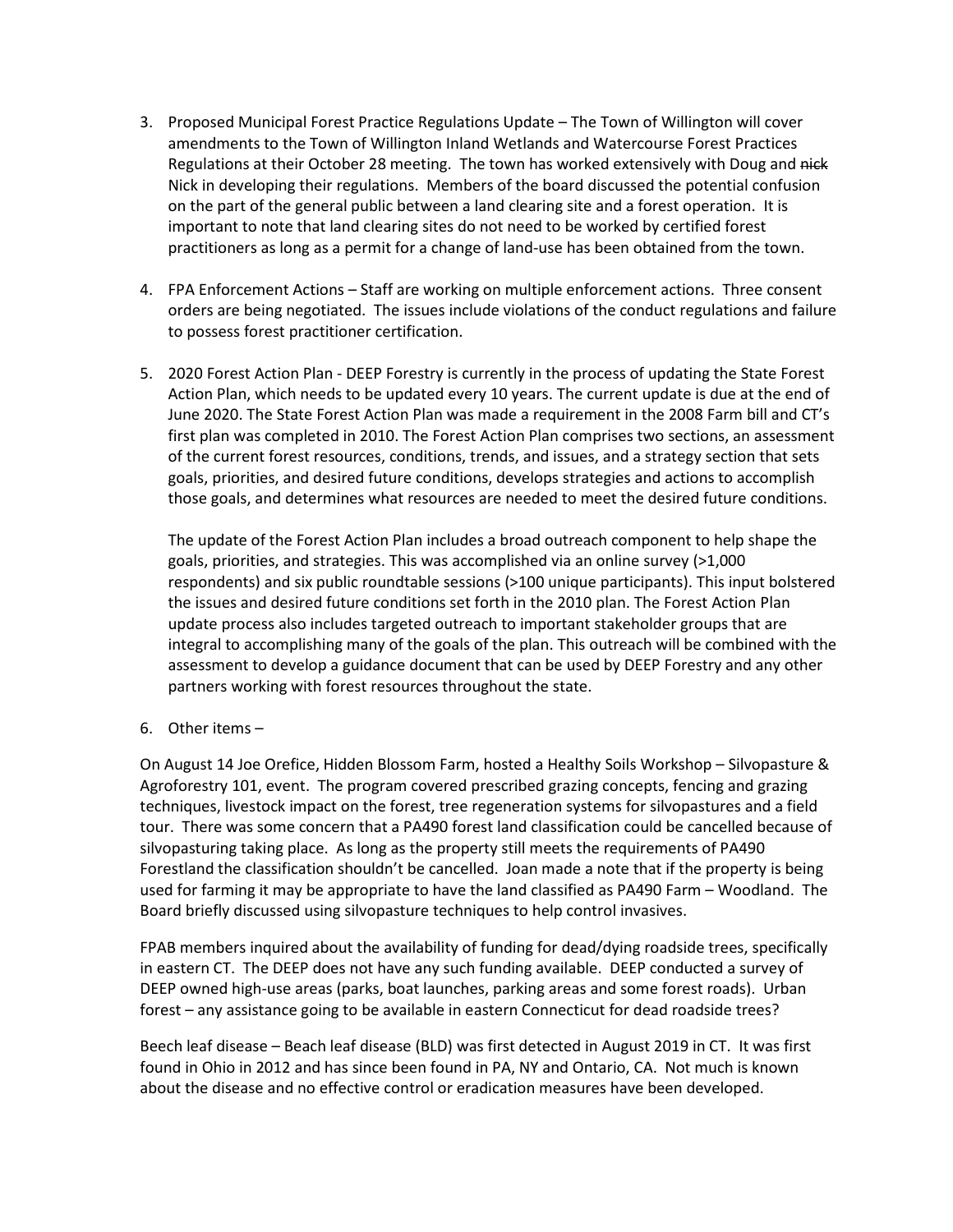Spotted Lanternfly – one live adult spotted lanternfly (SLF) was found in Southbury, CT. A delimiting survey was conducted and no additional SLF were found. The SLF is an invasive insect that was discovered in Berks County, PA in 2014. It is native to Asia. SLF attacks many hosts but prefers tree-of-heaven (Ailanthus). Residents should report potential sightings to [ReportSLF@ct.gov.](mailto:ReportSLF@ct.gov)

The Division of Forestry has recently had three position postings; a Western CT Fire Control Officer, State Lands/Wildlife Forester and a Service Forester for Eastern CT. Ideally the Service Forester will start before Larry Rousseau retires in the spring of 2020. The State Lands forester position is funded by the timber harvest revolving fund and Pittman-Robinson funds.

Timpro sponsored a log a load fundraiser that resulted in a \$6,000 donation to CT Children's Medical Center. The fundraiser has raised \$40,000 since program started.

Timpro representatives met with Commissioner Dykes, Chris Martin, Rick Jacobson and Deputy Commissioner Whalen. They had a very informative conversation. Timpro hopes to schedule another meeting in the future.

On Saturday October 26 Jim Parda and Joan volunteered at the Teacher Orientation for the Envirothon at the Tolland Agricultural Center in Vernon. Together they taught 49 students about tree measurement techniques (clinometer, DBH tape, and Biltmore stick) to determine tree diameter, merchantable height and estimating board-foot volume.

Susan Whalen's last day with DEEP was October 31. The Commissioner has initiated a nationwide search for a replacement. After hiring Forestry can coordinate a field tour with Timpro. Joan suggests visiting an active sale and a small-scale wood-to-energy plant.

The [2012 Best Management Practices guide](https://www.ct.gov/deep/lib/deep/forestry/best_management_practices/best_practicesmanual.pdf) is now available online. Thank you to Marielena Lima, DEEP Forestry Seasonal Resource Assistant, for her work on the electronic publication.

On October 3, a B-17 providing riders to the public crashed while conducting an emergency landing at Bradley International Airport. Among the victims was Gary Mazzone, a recently retired inspector with the Chief States Attorney's office and a former Captain with the Town of Vernon Police. Gary worked with Forest Practices Act staff on numerous timber theft investigations. Most notably, his worked with FPA staff led to the conviction of Cathy and Lee Morsey leading to the restitution of \$275,000 to the 7 victims and a 4 year jail term for Cathy Morsey. His degree in forestry from Paul Smith's greatly facilitated the investigations and communications with prosecutors. The outcomes of the forestry cases he worked on went a long way to cleaning up the industry's image that had been damaged by a few bad apples.

The Land and Water Conservation Fund is a federal grant program administered by the Dept of Interior and National Park Service federally. The State of CT program provides funding for recreation planning, acquisition of lands and waters and facility development. The goal of the program is to increase opportunities and the quality of outdoor recreation. Connecticut has protected undeveloped land near Devil's Hopyard and Mondo Pond state parks.

Recovering America's Wildlife Act of 2019 – the act would amend the Pittman-Robertson Wildlife Restoration Act to make supplemental funds available for management of fish and wildlife species of greatest conservation need as determined by State fish and wildlife agencies. The Act would bring approximately 12 million dollars to Connecticut.